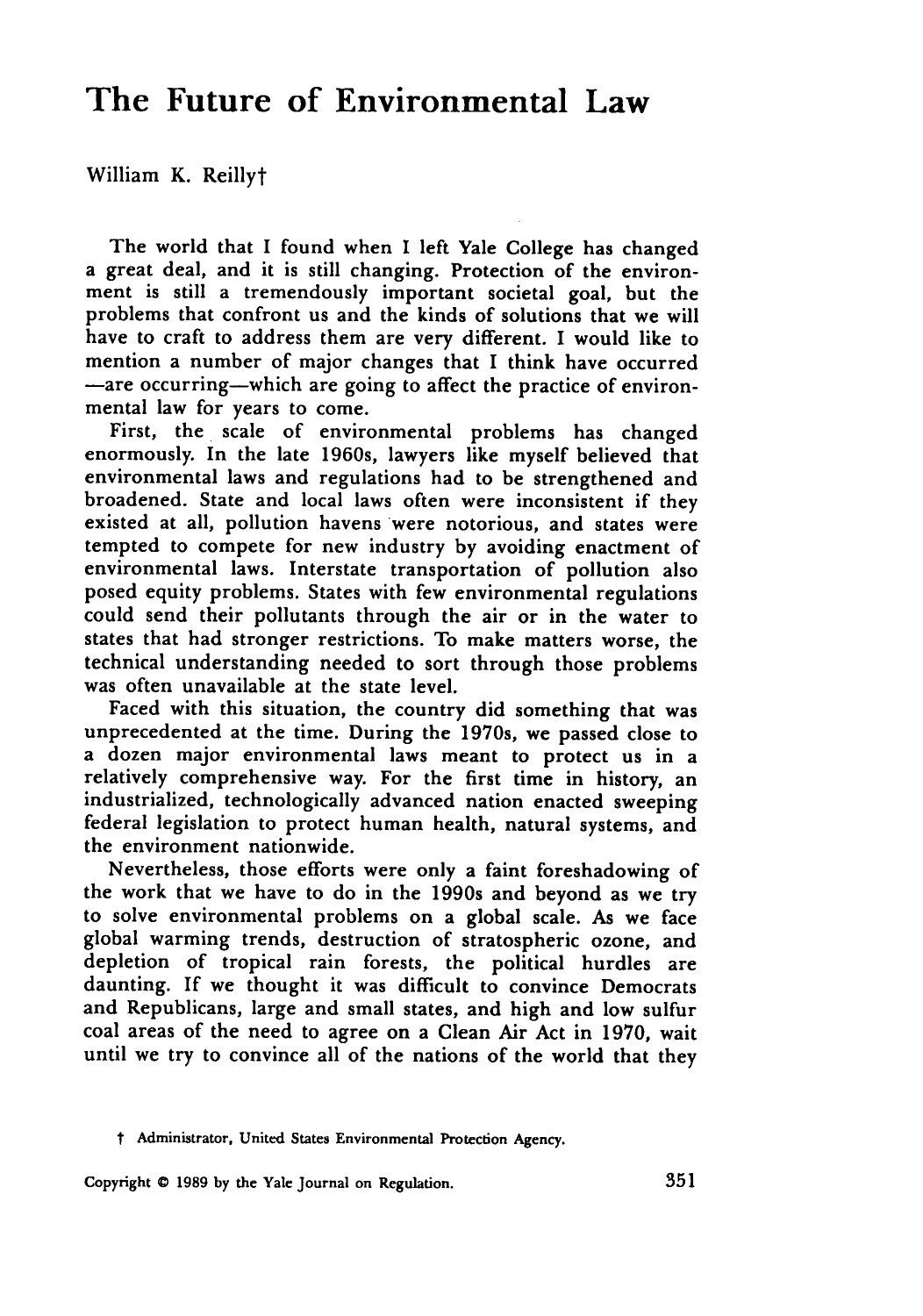should cut down on fossil fuel use to stop global warming. Yet that is exactly what we have to do if we are to manage the global environment in the years ahead. And there is no precedent for this multinational cooperation. We face a huge **job** in trying to overcome the political, economic, religious, and cultural differences that have separated nations for hundreds of years. Given these problems, we absolutely cannot act unilaterally. We must bring the rest of the world along. To do that, I think we must demonstrate **by** the effectiveness of our environmental actions here at home that we deserve a leading role in global environmental protection.

The second point I want to make is that the kinds and numbers of sources that contribute to so many serious environmental problems have proliferated enormously. Back in the 1960s, our task seemed relatively straightforward. We identified some of the major contributors to pollution. The pall of smog that hung over Pittsburgh or the fire that burned on the Cuyahoga River are obvious examples. What we had to do at that time was to convince the public that the pollution problems were intolerable and yet solvable, that the economic cost of addressing them was affordable and worth paying.

In large part, the environmental improvements that resulted from our actions are undeniable. When talking about the environmental problems that we face as a society today, we should acknowledge to the country that we have come a long way, and we should be proud of that fact. We made huge investments, and we got a lot for them. I personally think that the experience of environmental improvement in the 1970s is one of the great success stories of American life and history. We ought not to let the public forget that because they are going to be asked to make more sacrifices in the years ahead. They need to understand that these investments have, in fact, paid off before and will pay off again.

Reducing the pollution from so many large utility and industrial facilities in the past was one thing. We now have to face very serious environmental threats from millions of small, highly decentralized, and diversified sources. Reducing these threats is going to be a much more difficult **job** because the sources of many of our worst pollution problems today can be found in our homes, neighborhoods, and small businesses. For example, ground-level ozone pollution-smog-is caused **by** millions of automobiles, paint shops, bakeries, and print shops. I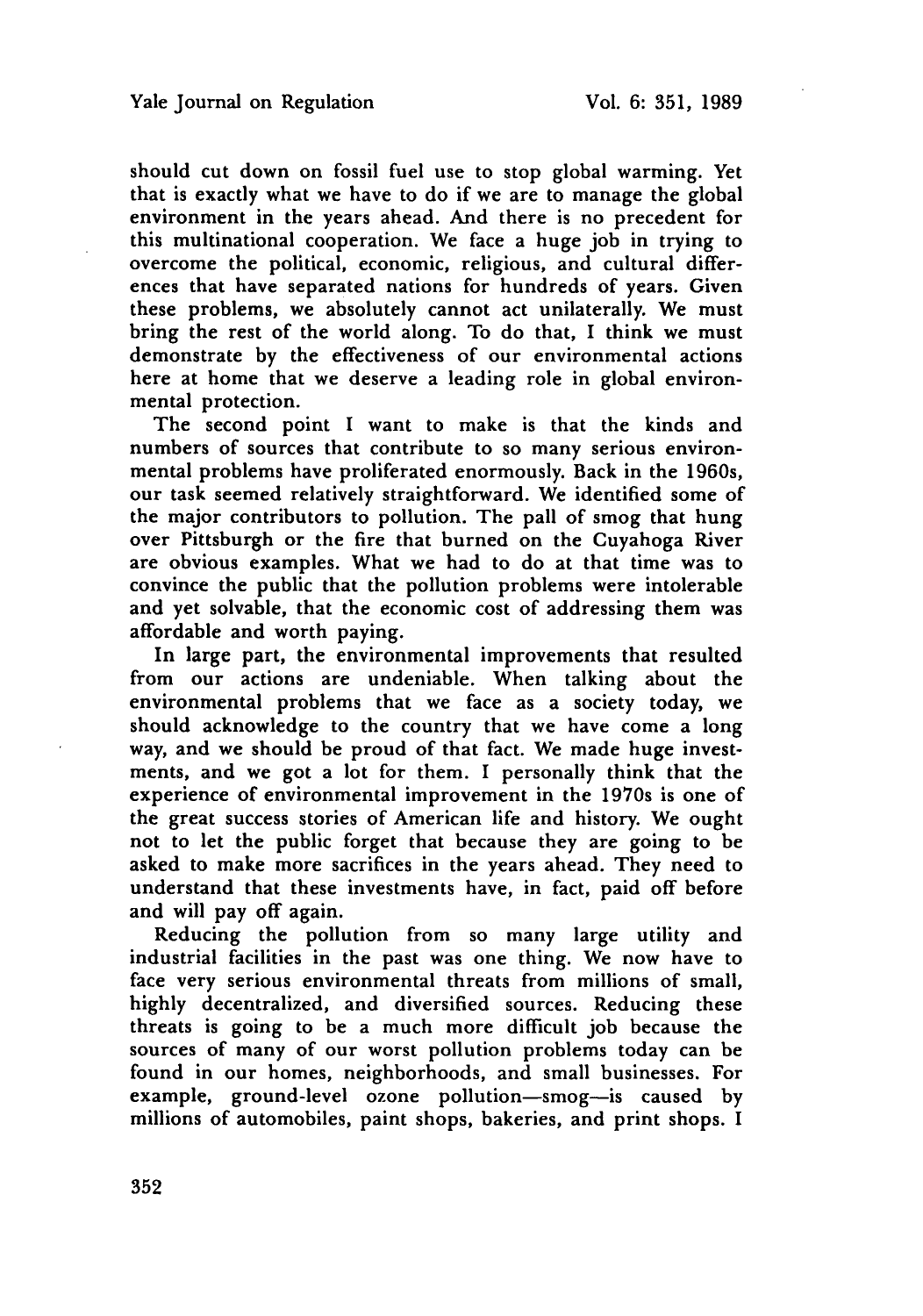had a visit earlier this week from the Chemical Manufacturers' Association, which has done a very good job of reporting the toxic air, water, and land emissions associated with that industry. They told me, "We notice compliance by other industries is much less than that of the chemical industry, and the data that you have suggests that those industries cause a disproportionately large part of the problem." Well, they are absolutely right. The reality is that many other companies-print shops, large bakeries, dry cleaners-do not believe that they are contributing seriously to the pollution problems of our major cities, and yet they are. To control this pollution is going to require lifestyle-altering actions at the local level, actions that the federal government would have a very difficult time defining or implementing.

The South Coast Air Quality Basin is proposing to do away with drive-in restaurants and banks as part of its ozone control plan. Can you imagine the federal government, a Republican Administration's Environmental Protection Agency, even one run by a crazed tree-hugger, trying to get away with any such thing? Yet, that is what they are proposing in Los Angeles. Another good example is pollution of estuaries. I spent much of today learning about the problems of Long Island Sound. There are literally millions of small, decentralized sources of pollution along the coast itself and millions more located well inland. Lawn fertilizers and backyard garden insecticides used in Brattleboro, Vermont end up contributing pollution to Long Island Sound. Farm and ranch fertilizers, pesticides, and herbicides, used outside Bismarck, North Dakota end up as part of our problem in the Gulf of Mexico. Oil and gas residues washed off the streets of Twin. Falls, Idaho end up in the Pacific Ocean. And there are many more examples like these.

In all of these cases, I think our national response is going to require the coordinated efforts of federal, state, and local governments, of businesses, and of individual families. There remains a major task of environmental education, of building the environmental ethic, and of changing personal behavior in fundamental ways. But our educational efforts are going to have to be increasingly sophisticated. The kinds of techniques that were effective for us in the 1970s are likely to be less relevant and perhaps less useful. I hope that in the future we are more successful in educating the public about risk so that they are less susceptible to fear and more capable of making the kinds of decisions that we expect informed citizens to make.

EPA has to base its decisions on data that are often incomplete,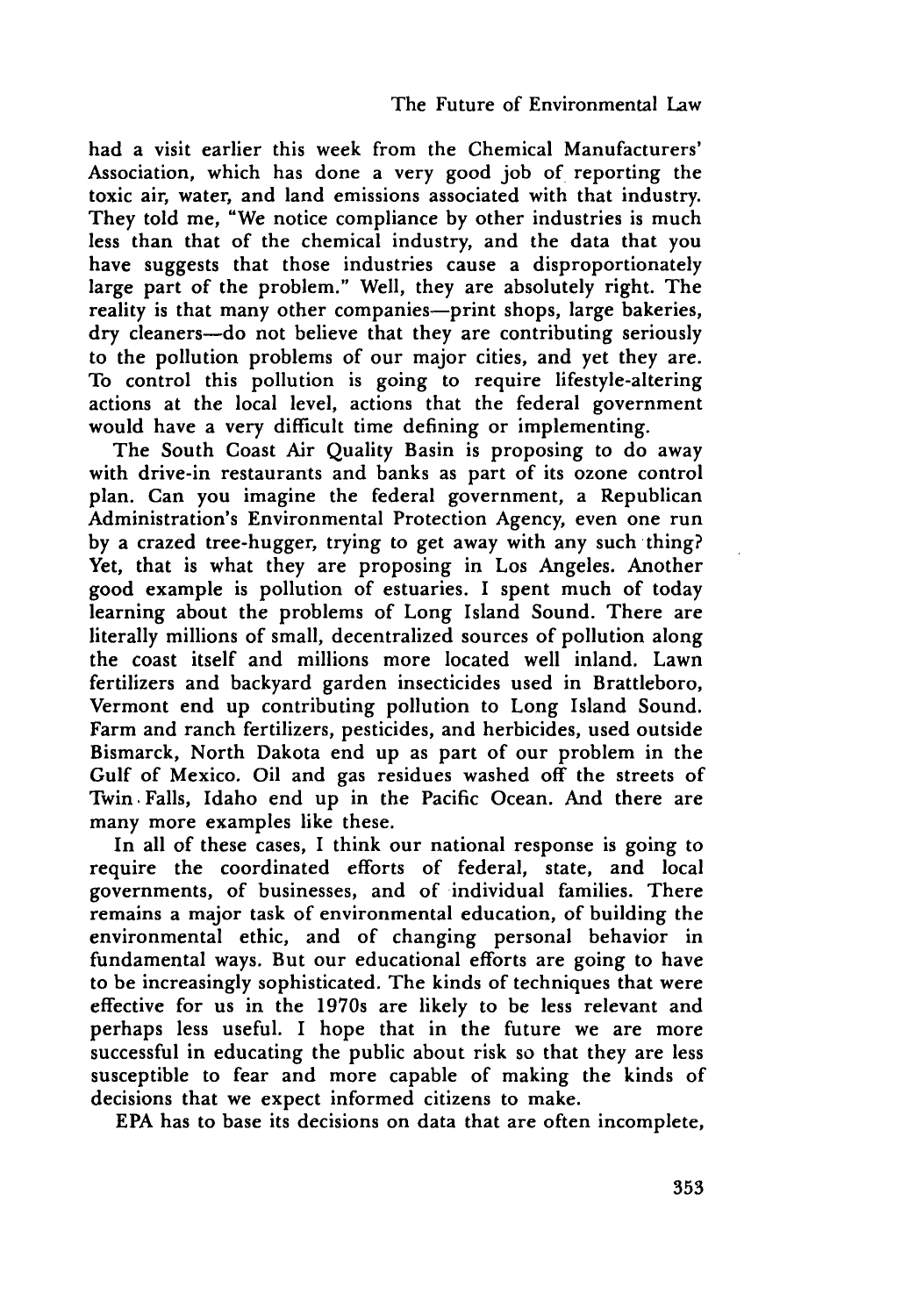contradictory, or ambiguous. Moreover, if we can keep regulatory disagreements on a more scientific plane, the public will be much more willing to learn from the issues and then make up their own minds. None of us wants to read about the arcane details of risk assessment. What we all want is to be reassured that the people making the decisions have our own interests and values at heart and can be trusted. And that said, the fine print does not matter. I take as one of my principal responsibilities, and one of the things that **I** really hope to accomplish, is the creation of that kind of public trust in our regulatory programs.

But what does all this mean for young lawyers? First, **I** would say that you should pay much more attention to international law, diplomacy, and foreign languages than lawyers did twenty years ago. Second, **I** think you ought to pay more attention to local zoning laws, city codes, and state laws than lawyers did twenty years ago. One of the defects, one of the failings of the environmental movement in this country, has been an inability to organize in the state capitals to the same degree that the movement has organized in Washington. The really innovative ideas, the creative programs over the past eight to ten years, have come from the state level. For a variety of reasons, many new ideas will continue to come from there, and one of EPA's major tasks will be to encourage and cooperate with the local efforts.

The third point **I** want to make is that the enforcement of environmental laws is absolutely essential. **I** intend to give enforcement a very high priority. **I** think it is at the very heart of the integrity and the commitment of our regulatory programs. But in the environmental protection business of the future, proper incentives are going to become increasingly important. One in three of our municipal sanitary landfills will become obsolete in the next five years. That is going to pose a crisis of extraordinary impact in this society. We must encourage businesses to redesign manufacturing processes and to use less toxic materials. We generate far more hazardous and solid waste per capita than most other industrialized countries. That is a cause for discouragement to some; to me, it is a suggestion that we can do better. For example, in the early 1970s we reduced energy use per unit of **GNP by** forty percent, yet the economy continued to grow. Now the same kind of performance is required with respect to waste.

Fourth, **I** would like to suggest that we think about environmental law in a somewhat different way than we did in the 1960s.